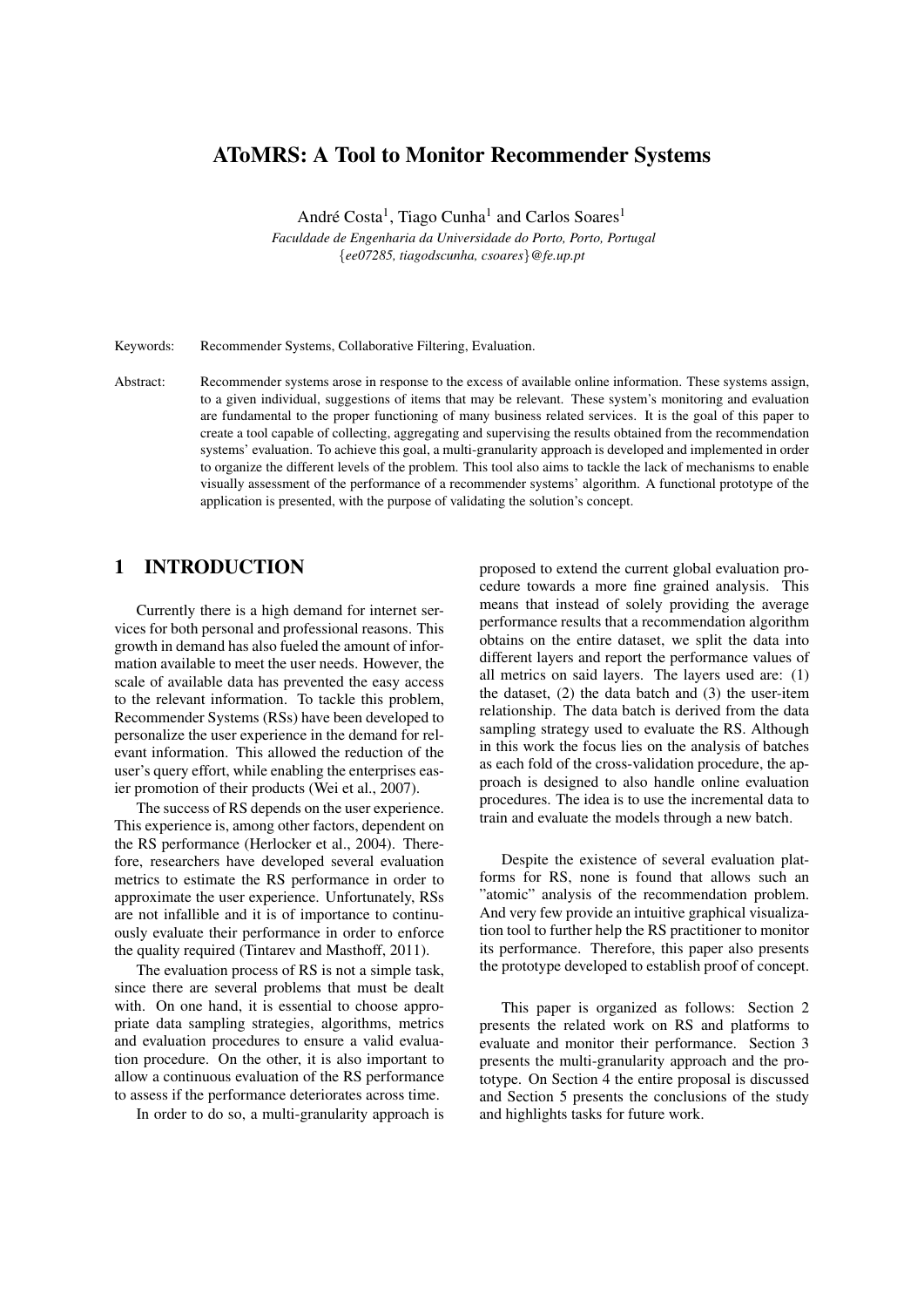## 2 RELATED WORK

### 2.1 Recommender Systems

RS emerged with the goal to help users navigate through high volumes of information, by preparing personalized recommendations, content and services (Adomavicius and Tuzhilin, 2005). RS gather data regarding the user preferences towards the items (Bobadilla et al., 2013) and use Machine Learning methods in order to provide the recommendations (Bagchi, 2015). In this context, the item can be anything that the system recommends (for instance, movies, music, ...) (Tintarev and Masthoff, 2011).

In the recommendation process, it is imperative to take into account  $(1)$  the type of data available,  $(2)$ the suitable recommendation techniques for the collected data, (3) the recommendation algorithms, (4) the recommendation target and (5) the scope of evaluation desired (Bobadilla et al., 2013). In this work the focus lies on the Collaborative Filtering (CF) recommendation technique. Thorough surveys are available for the remaining techniques (Adomavicius and Tuzhilin, 2005; Bobadilla et al., 2013).

#### 2.1.1 Data

The data used in RS are mostly related to the user, the item and the relationships between them (Tintarev and Masthoff, 2011). Although there is a large variety of data useful for RS, in CF the data is simply a value of preference that the user assigned the item. This preference can be explicit (a numerical rating) or implicit (unary or binary variable that ascertains the interest of the user on the item) (Tintarev and Masthoff, 2011).

The data structure used in CF is known as the rating matrix *R*. It is described as  $R = U \times I$ , representing a set of users U, where  $u \in \{1...N\}$  and a set of items I, where  $i \in \{1...M\}$ . Each element of this matrix is the numerical feedback provided by a user *u* relative to an item *i*, represented by *rui*.

#### 2.1.2 Strategy

CF methods are organized into memory-based and model-based. While memory-based methods act only on the rating matrix using heuristics to obtain the recommendations, model-based methods induce a model with the data available to provide the recommendations (Su and Khoshgoftaar, 2009). Usually, memorybased methods are based on nearest neighbors and model-based methods on matrix factorization.

Nearest neighbor strategies have three main steps: (1) calculate similarity among users/items, (2) finds

the  $k$  most similar neighbors and  $(3)$  predict the items to be recommended accordingly to the preference values of neighbors (Su and Khoshgoftaar, 2009). Several similarity metrics can be used in the process. Some common metrics are Pearson correlation and Cosine similarity (Sarwar et al., 2001).

Matrix factorization methods approximate the rating matrix values by the multiplication of at least two matrices with latent features that capture the underlying data patterns (Koren, 2010). The computation is iterative and optimizes an error metric. There are several matrix factorization methods (Singular Value Decomposition, Alternating Least Squares, Stochastic Gradient Descent) (Hu et al., 2008).

#### 2.1.3 Algorithms

There are several recommendation frameworks available. Due to its extensive amount and diversity of CF methods, we chose the MyMediaLite (MML) framework (Gantner et al., 2011). The algorithms are organized into two major CF tasks: Rating Prediction (RP) and Item Recommendation (IR). Although the data used is the same, the recommendation process is different. The discussion of the algorithms falls outside the scope of this paper.

Nearest neighbor methods are available to both RP and IR and are called ItemKNN and UserKNN. The similarity metrics available are Pearson's correlation, Cosine similarity, Jaccard coefficient, Conditional probability, Bi-conditional probability and Cooccurence.

Matrix Factorization methods are divided into RP and IR. MML presents a total of 7 algorithms for RP and other 7 for IR. Despite sharing the same nature, the processes used are different. The discussion of these methods is not approached in this document, but they are presented in Table 1.

The baseline algorithms included in MML for RP are the GlobalAverage, UserAverage, the Item Average and the UserItemBaseline. For IR, the only baseline is MostPopular.

#### 2.1.4 Evaluation

As was stated previously, the evaluation process in RS is crucial and it must happen in several stages of the system's life cycle. During its development, the RS must be validated to ensure that the best recommendation algorithm was chosen. This is achieved through offline evaluation procedures, where several algorithms are compared on the same dataset (Tintarev and Masthoff, 2011). Afterwards, it is also critical to evaluate the RS performance when it is online. Here,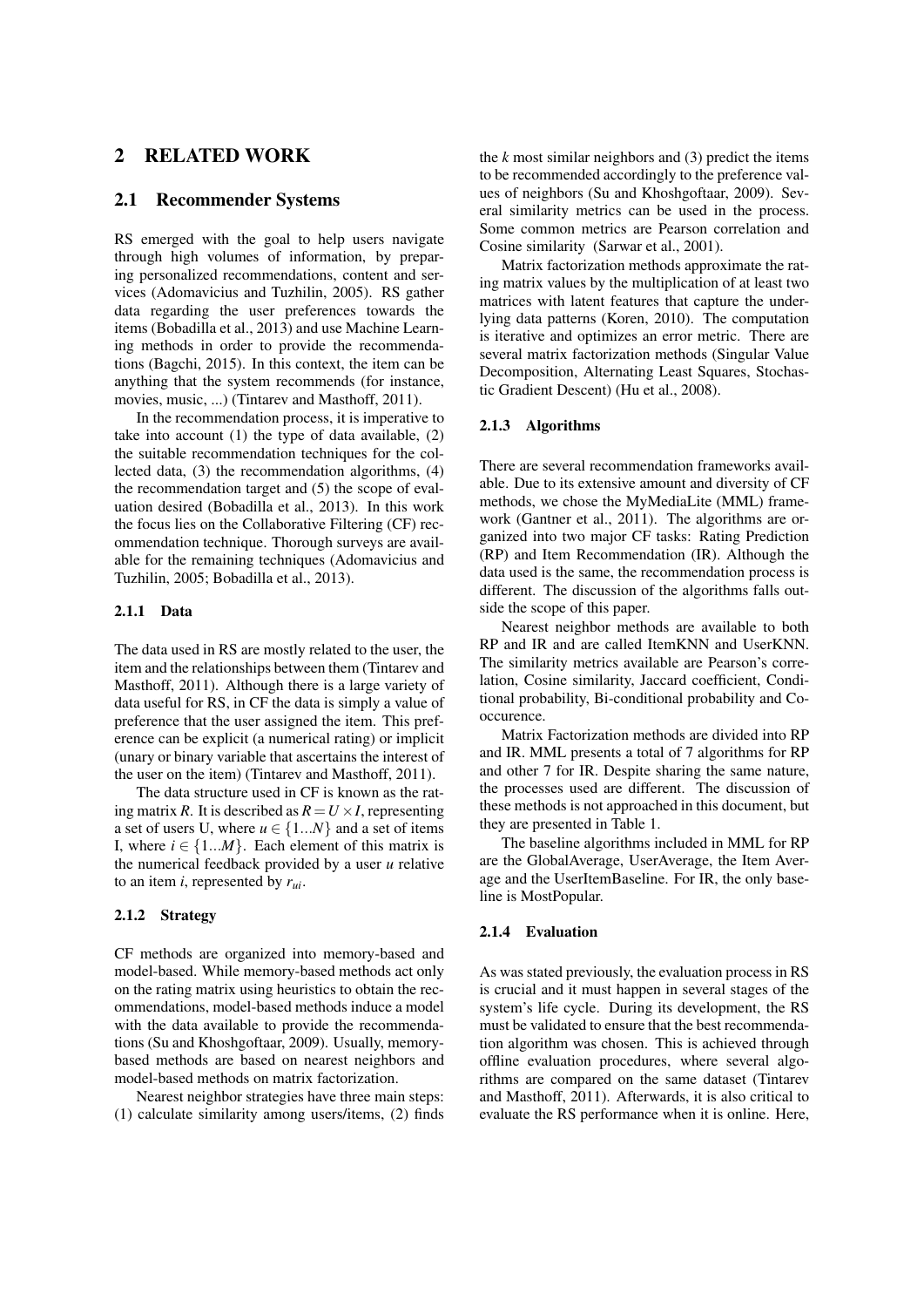|  |  | Table 1: Matrix Factorization methods in MyMediaLite |  |  |
|--|--|------------------------------------------------------|--|--|
|  |  |                                                      |  |  |

| <b>Algorithm</b>                | <b>Type</b> |
|---------------------------------|-------------|
| Matrix Factorization            | RP          |
| BiasedMatrixFactorization       | RP          |
| LatentFeatureLogLinearModel     | RP          |
| <b>SVDPlusPlus</b>              | RP          |
| SigmoidItemAsymmetricFactor     | RP          |
| SigmoidUserAsymmetricFactor     | <b>RP</b>   |
| SigmoidCombinedAsymmetricFactor | <b>RP</b>   |
| <b>BPRMF</b>                    | <b>IR</b>   |
| <b>BPRSLIM</b>                  | IR          |
| LeastSquareSLIM                 | <b>IR</b>   |
| <b>MultiCoreBPRMF</b>           | <b>IR</b>   |
| SoftMarginRankingMF             | <b>IR</b>   |
| WeightedBPRMF                   | <b>IR</b>   |
| WRMF                            | <b>IR</b>   |

real users feedback is used to compute online evaluation metrics. Both evaluation strategies should ideally be performed, since it does not necessarily mean that a good offline performance will yield a good online performance (Tintarev and Masthoff, 2011). However, this is sometimes unattainable due to the effort required to collect online user feedback. In this work the focus lies on offline evaluation, but prepares the work for online evaluation.

In offline evaluation, the dataset must be partitioned into training and test datasets. This is achieved by splitting the rating matrix into different sets of users and use their observations to either train or test the RS model (Hahsler, 2011). There are several data partitioning methods available: split, hold-out, leaveone-out and k-fold cross-validation.

Afterwards, the algorithm is trained on the training data and its predictions are compared to the hidden values from the testing dataset. This comparison is performed by using several evaluation metrics. The evaluation metrics available are: (1) predictive precision, (2) classification precision and (3) ranking precision (Herlocker et al., 2004).

Predictive precision measures how close is the prediction to the actual user rating. It is based on error metrics, such as Mean Average Error (MAE) and Root Mean Squared Error (RMSE). Classification precision measures the frequency of correct decisions made by the RS regarding the item utility. The metrics are based on standard classification precision metrics such as precision, recall and accuracy. Ranking precision metrics are used to measure an algorithm's ability to produce an ordered list of items that match the order the user would have chosen (Herlocker et al., 2004). The standard metrics for this task are Means Average Precision (MAP), Normalized Discount Cumulative Gain (NDCG) and Mean Reciprocal Rank (MRR). Classification precision metrics can also be adapted to ranking problems by selecting the top N elements of both the training and testing datasets, instead of the entire set of items available (Herlocker et al., 2004).

### 2.2 Recommendation Platforms

From the large amount of recommendation platform, this work highlights the most popular: Apache Mahout (Owen et al., 2011), LensKit (Ekstrand et al., 2011) and MyMediaLite (MML) (Gantner et al., 2011). Despite containing approximately the same recommendation algorithms, there are differences regarding the data partitioning and evaluation procedures.

Apache Mahout contains a large amount of recommendation algorithms and provides distributed processing for a few of them. However, the evaluation procedure is poor: there is no cross-validation procedure and the evaluation metrics are limited to the classification precision category. Lenskit provides only basic algorithms and the metrics are based on predictive precision. However, it allows a more suitable evaluation procedure by providing cross-validation. Lastly, MML arises as the more complete platform: it contains the largest amount and variety of recommendation algorithms, several data partitioning techniques (including cross-validation) and provides suitable metrics for each CF task: predictive precision metrics for RP and ranking precision metrics for IR.

A comparison of these platforms regarding these three platforms is available (Said and Bellogín, 2014). The study concludes that despite providing the most computational resource consuming algorithms, MML provides a superior performance. Further information regarding the comparison of these platforms is presented in Table 2.

|                     | <b>Mahout</b> | <b>MML</b>     | LensKit        |
|---------------------|---------------|----------------|----------------|
| <b>Release date</b> | 04/2007       | 10/2010        | 03/2011        |
| Last update         | 05/2015       | 12/2015        | 11/2015        |
| <b>Last version</b> | 0.10.1        | 3.11           | 2.2.1          |
| Language            | Java          | C#             | Java           |
| <b>Platform</b>     | <b>JVM</b>    | .NET           | <b>JVM</b>     |
| <b>Algorithms</b>   | Classical     | SotA           | Classical      |
| <b>Distributed</b>  | Partial       | N <sub>0</sub> | N <sub>0</sub> |

Table 2: Comparison of recommendation frameworks.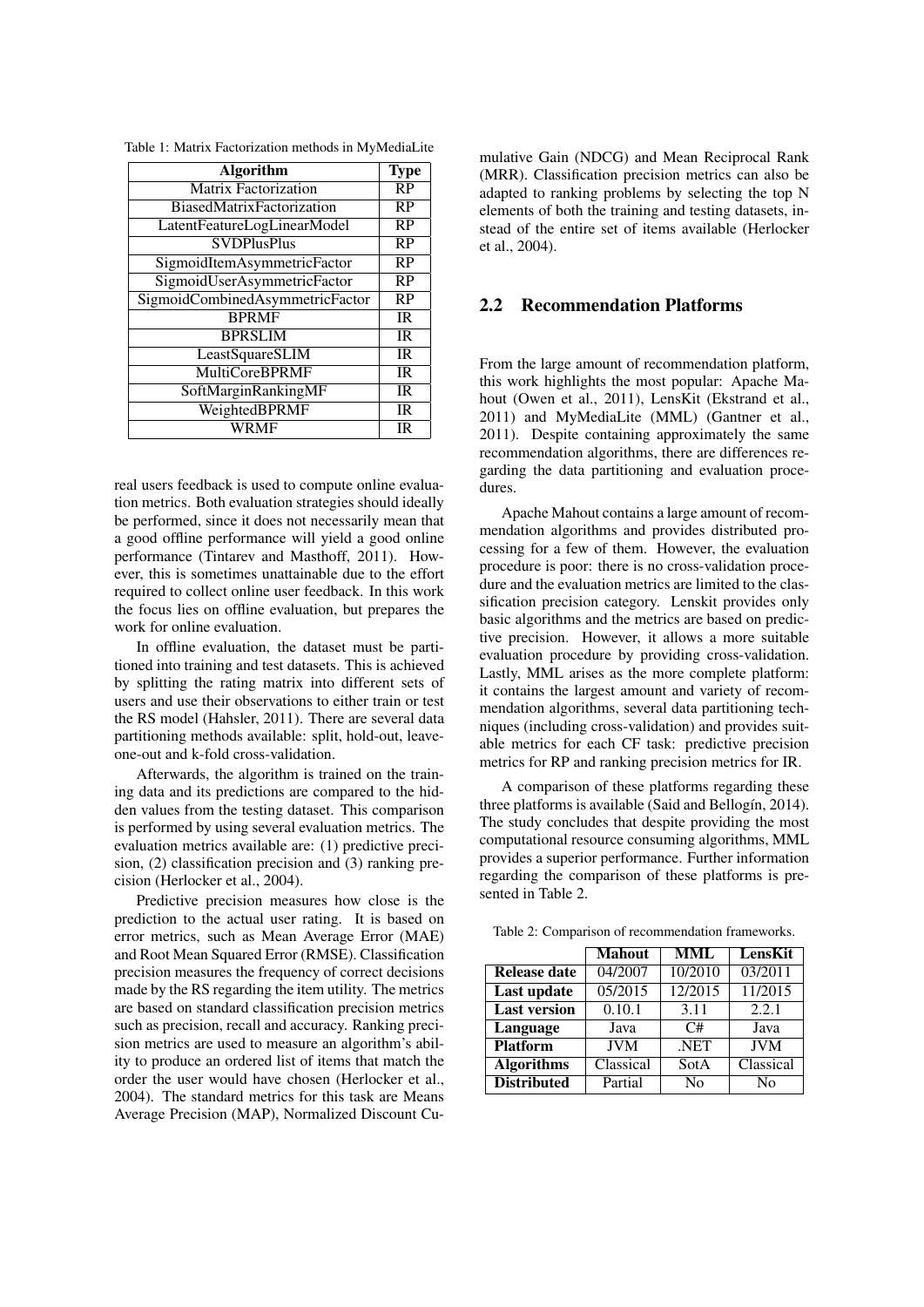### 2.3 Monitoring Platforms

Despite the existence of several evaluation platforms with integrated evaluation procedures, there are few monitoring platforms for RS.

A widely used tool to store, distribute and analyze Data Mining experimental data is OpenML (Vanschoren et al., 2014). The repository is important mainly for offline evaluation procedures, since several researchers can provide their experimental data for the same problem and compare the results with others. There are also several visualization mechanisms to perform an analysis of the gathered experimental data and it allows an open and collaborative discussion of the results obtained. However, this work is not specifically focused on RS and it is not prepared for a proper online monitoring of the recommendation process.

One tool available in the literature regarding RS monitoring for music recommendation (Félix et al., 2014). The RS provides recommendations for the users, who are responsible to either blacklist them or to add the musics to the library. Based on this feedback, the system performs online evaluation procedures. The system monitors the positive and negative feedback provided and analyses it through several facets: date, time of day, user gender and geographical distribution. These results are provided via visualization mechanisms to better understand the previous facets. The mechanisms allow the RS practitioner to adjust the RS in order to maximize the effectiveness of the recommendation process. The main difference to the work proposed in this paper is the level of analysis that the system allows. The multi-granularity approach proposed will allow a deeper analysis of the recommendation problem.

A platform for Website automation and monitoring is also available (Domingues et al., 2008). The platform aims to generically maintain Web pages via Web adapters. The case study presented uses one of these adapters as a RS and its performance is monitored continuously. The developed monitoring tool, EdMate, takes advantage of online evaluation metrics and displays the information via numerical and graphical mechanisms. The tool reports statistics regarding the website usage, the recommendation adhesion from the users, the recommendation efficacy and the time spent by the users on specific pages. Despite providing an extensive overview of the recommendation process, this tool focus on analyzing several indicators. The proposed approach in this paper, focuses instead on providing a deeper analysis to the standard evaluation procedure.

## 3 AToMRS

### 3.1 Multi-granularity approach

The approach used in this work to enable a deeper analysis of the RS evaluation procedure has its foundation in Machine Learning data splitting strategies used to train and test models. Figure 1 presents the several levels that can be analyzed.

The process starts in the dataset level, with all the available instances. Then, data is split to create the training and testing datasets. The data splitting strategy creates data batches, which can be used to analyze different sub-problems of the original recommendation problem. In the approach designed here, the batches are folds in the cross-validation. Lastly, the user-item  $\langle u, i \rangle$  interaction level presents a single instance of the original dataset. These are fundamentally different for the specific CF strategy: in RP, the association is defined by a triplet user, item and rating value (i.e.,  $\langle u, i, r \rangle$ ), while in IR a list  $l = [i_1, i_2, ..., i_N]$  of ordered items is assigned to each user (i.e.,  $\lt u, l >$ ).

All these different facets of the original dataset provide the different levels of analysis of the evaluation procedure: the entire dataset, the data batch and the user-item interaction.



Figure 1: Different levels of the multi-granularity approach.

Despite modeling the data batch as a fold of the offline cross-validation procedure, it is straightforward to adapt the concept to online evaluation: the data batches can be defined by incremental data. Each new incremental dataset is considered a new batch to the problem. Here, the focus is to understand how new data changes the RS performance in several levels of analysis, instead of analyzing the different sub-dataset used to train and validate the model. However, both tasks are of the utmost importance and the approach developed enables both seamlessly.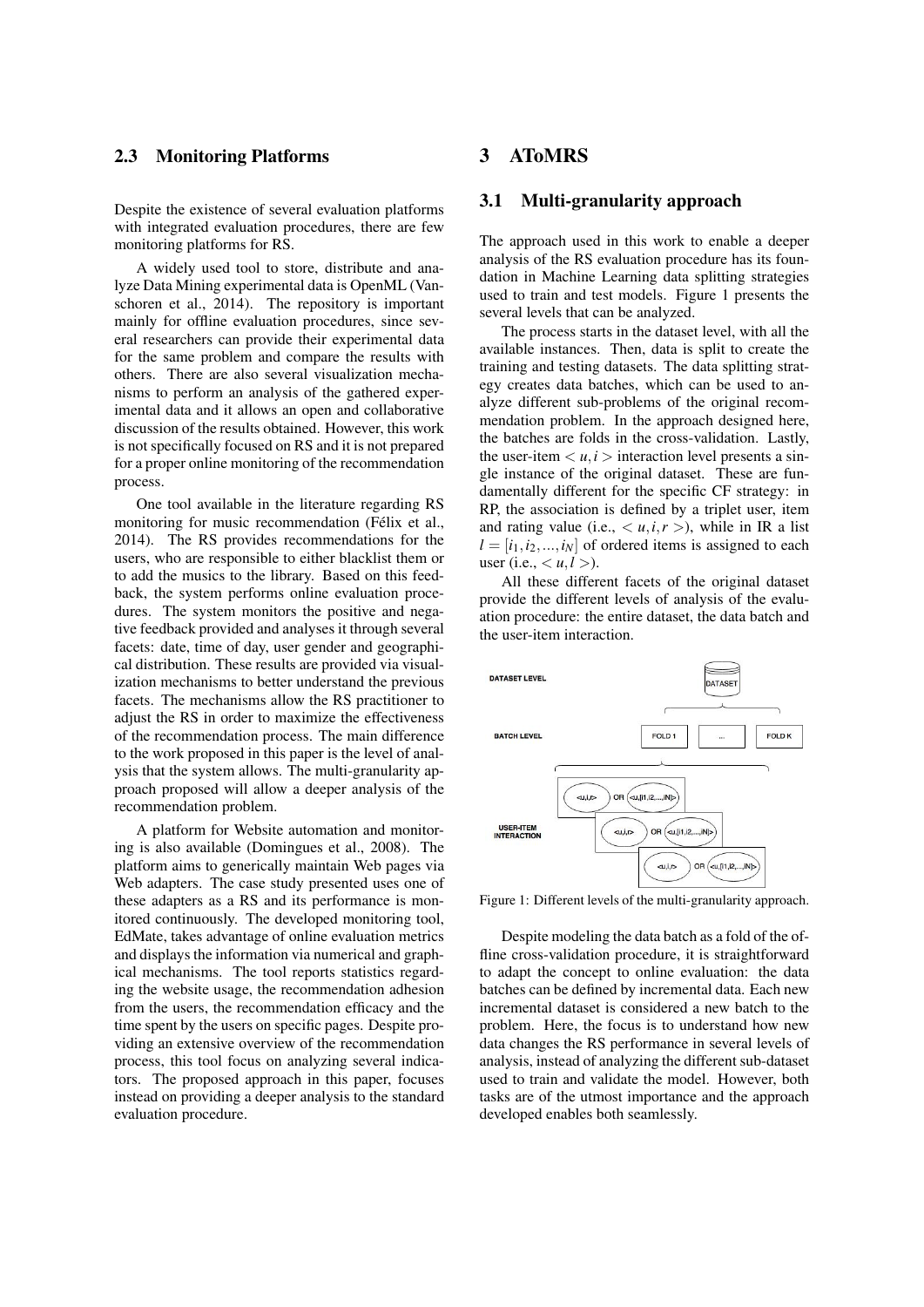### 3.2 Data model

Since the multi-granularity approach developed is based simply on data splitting techniques, the implementation of said approach is simply focused on the design of a suitable database structure. The developed database structure is presented in Figure 2. Please note that the schema follows the NoSQL methodology provided by Apache Cassandra.

For the CF problem, 3 tables were required due to the differences in RP and IR tasks. One main table *Experiments* describes the general information regarding the CF experiments and two tables refer to the detailed data for the RP and IR tasks (*UItem Rating* for RP and *UItem Recom* for IR).



Figure 2: Data model for multi-granularity approach.

The *Experiments* table stores the global performance results, the start and end dates, the dataset, the algorithm and its parameters. In this table, the experiment and algorithm identifier code are used as the primary key. The remaining tables, which are related to the *Experiments* table, define the batch and the active user identifier codes.

However, due to the data structures used in each CF task, there are differences in the remaining fields. While *UItem Rating* contains the item identifier code and both the real and predicted ratings, in *UItem Recom* the data stored are simply two lists: the original and predicted item preference lists.

Data is stored in such way to enable to access each level of the multi-granularity approach. This means that if the target are the user-item interactions, then these can be directly loaded from the database. If, for instance, the goal is to analyze a batch, then data is queried by a specific batch and joined to produce the final results. Lastly, to analyze all instances of a dataset, the query retrieves all instances of that dataset.

This allows to apply the evaluation metrics dynamically to each set of instances upon request on the prototype. The evaluation metrics implementation are common for both the experimental work and for the prototype visualization mechanisms.

### 3.3 Prototype

The prototype was developed as proof of concept for the multi-granularity approach proposed. It has two main modules: the recommendation framework and the application. The architecture diagram is presented in Figure 3.



Figure 3: System architecture.

The recommendation framework provides an interface to MML and allows to create the CF experiments. This interface was created by manipulation of the original MML source code. To create an experiment there are a few items to be addressed: the dataset, the algorithms and the respective parameters. At this point, only the cross-validation is enabled, but future work will include other validation strategies.

The evaluation procedure is performed using internal MML data structures and methods. The results from the experimental work are continuously being stored in the database. These can be queried in the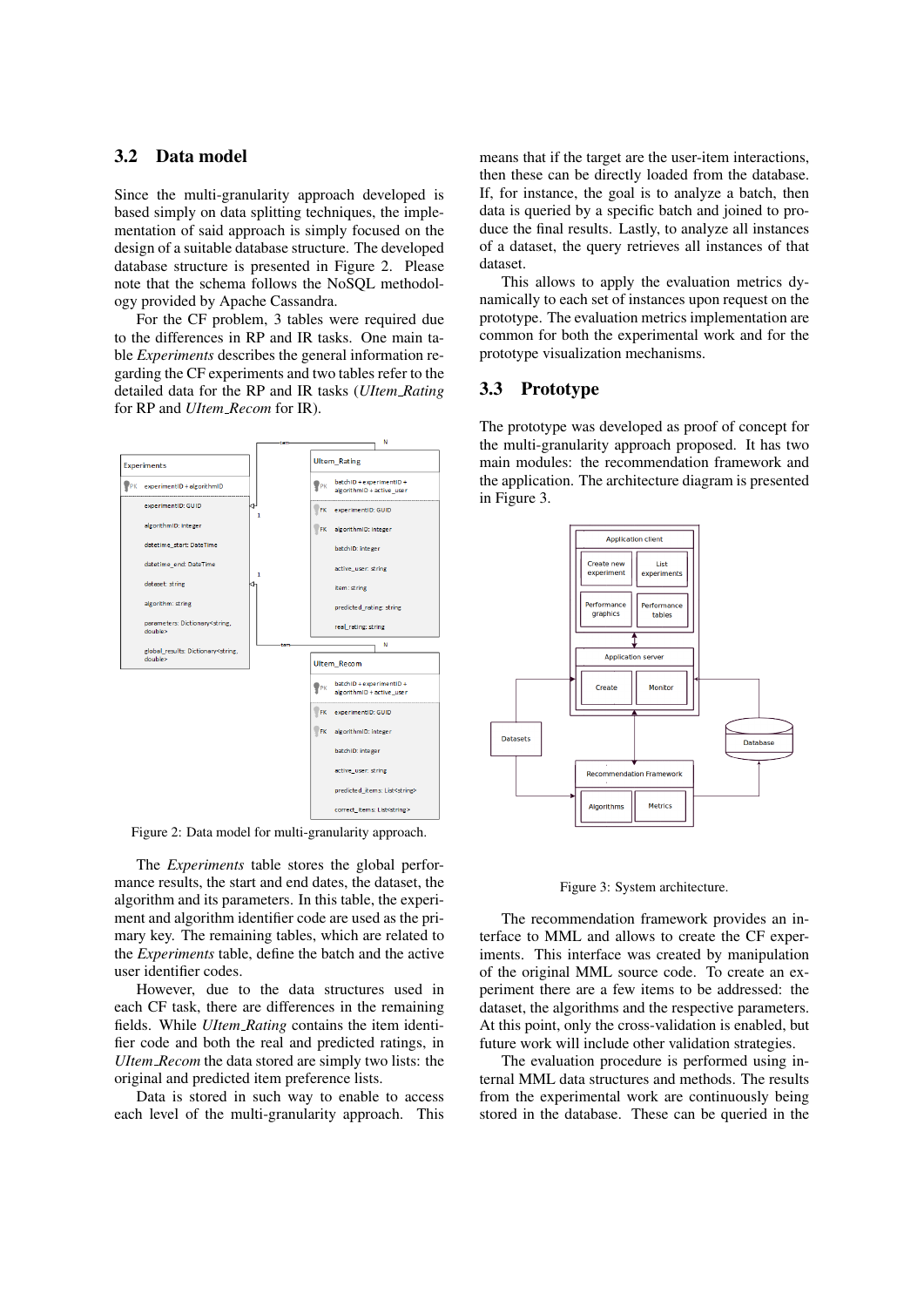future by the application to enable the analysis of results.

The application provides a dashboard and several visualization mechanisms that provide access to the several levels of the multi-granularity approach. The dashboard presents management options for experiments (list, create and show). When a specific experiment is selected, then all the dataset level metrics are provided. By selecting a different metric, the results are updated accordingly. Figure 4 presents this interface.



Figure 4: Prototype dashboard.

The dataset level performance is displayed via a bar graphic. The values are shown for a specific metric and it allows to compare the average performance of all algorithms used in the experiment. Figure 5 presents the respective visualization mechanism. Here, the horizontal axis present the several algorithms evaluated on a specific dataset and the vertical axis the corresponding performance metric value.

It is also possible to analyze the results on a batch level. One must select which algorithm is the target for evaluation, and a list of all the batches performance for the specific algorithm are provided. Here, each bar in the graph represents a batch and the vertical axis presents the respective performance metric value. This allows to understand how the performance varies depending on the batch. This representation is also useful for the online evaluation paradigm. Figure 6 presents this visualization mechanism.

On the atomic level, i.e. the user-item interaction, the visualization mechanism is different: instead of using a bar graphic, the performance values are presented via a point dispersion graph with 3 axis  $(x, y, z)$ representing user, item and performance value. In this representation, if the values are superior to a prespecified threshold, a different color is assigned to better distinguish the good from the bad results. Figure 7 displays this visualization mechanism.

## 4 DISCUSSION

The presented approach provides a deeper analysis of the CF evaluation procedure, when compared to other monitoring platforms. Furthermore, the work focuses on a new perspective of data analysis, forgotten so far by related works in RS. This section discusses several aspects of both the multi-granularity approach and the prototype.

In terms of the proposed approach to analyze the recommendation problem on several levels, there are two main points to discuss: the data batch structure and the database usage.

While the data batch structure served its purpose and enabled all the work developed, it has low scientific value. Its merits lie on a more practical perspective. However, it is important to notice that this structure can be re-used (and even improved) for other Data Mining tasks that require low level analysis.

Secondly, the proposed method requires high computational storage resources, especially if the dataset scales dramatically. Also, in terms of computational time, the approach introduces a significant overhead. This overhead is well worth if the dataset used is small, because of the deeper analysis power enabled. But it may become overwhelming and impracticable if the data scale increases beyond reasonable values.

Regarding the prototype, the discussion points highlighted are the visualization mechanisms and the adaptation towards online evaluation.

The visualization mechanisms use mostly the bar graphics to represent the performance values. The authors believe that visualization mechanisms are suitable for the task at hand. On one hand, they present an intuitive way to evaluate the performance results and, on the other, it fits directly to any level described by the data model. Therefore, by reusing the same visualization mechanism, it promotes stability and does not introduce a learning curve for the user. However, this is a debatable position: it is possible that many other visualizations with added value can also be included. But the trade-off between usability and ease of analysis needs to be taken into account.

The online evaluation adaptation, although taken into consideration when designing the solution, is not implemented yet. This requires a functional RS that can receive feedback from real users. However, it is the authors belief that on a practical perspective, the problem can be modeled in a similar fashion. If so, then the same solution developed can be directly applied.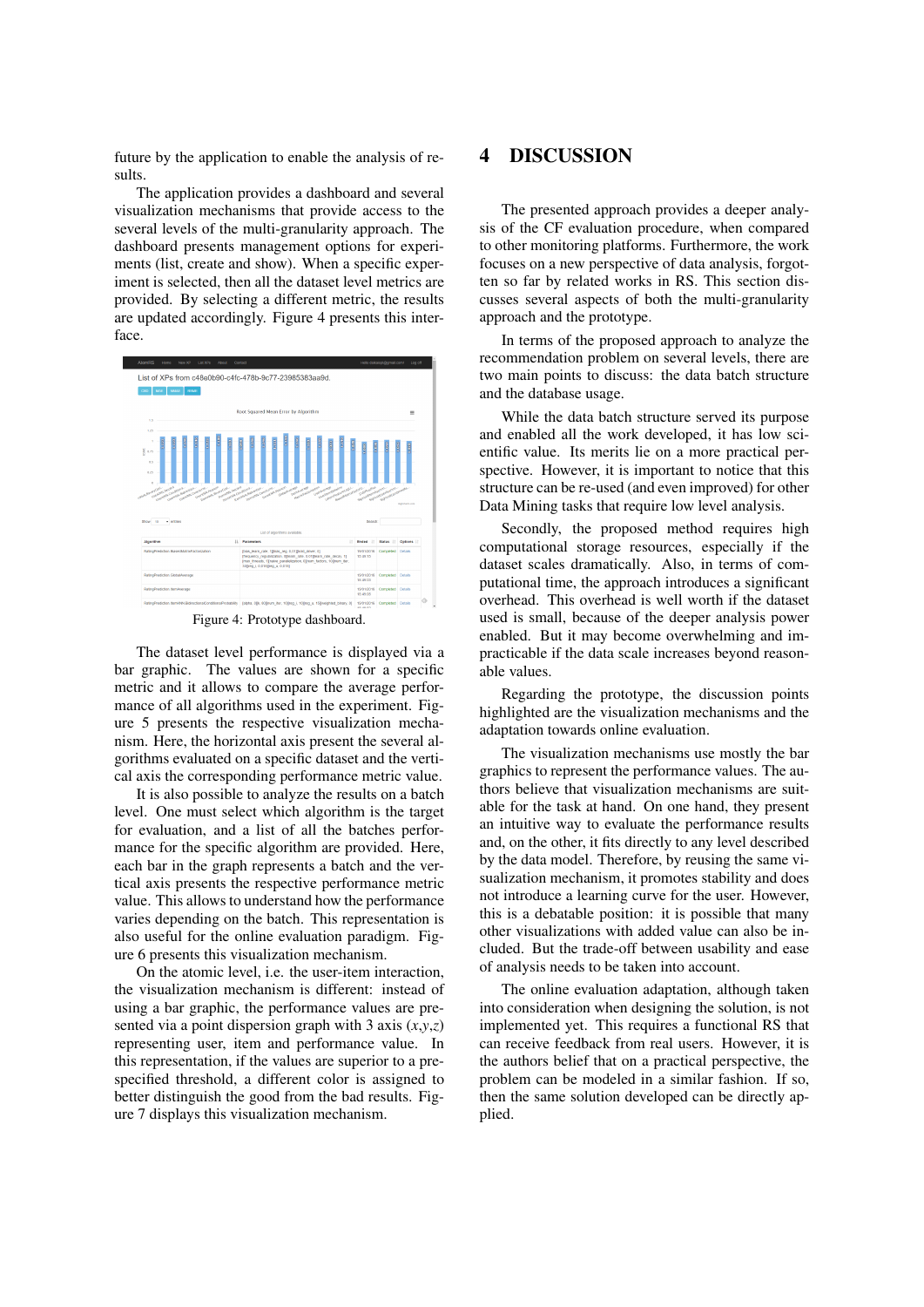

Figure 5: Global performance values on dataset level.







Figure 7: User-item level performance values for a specific batch.